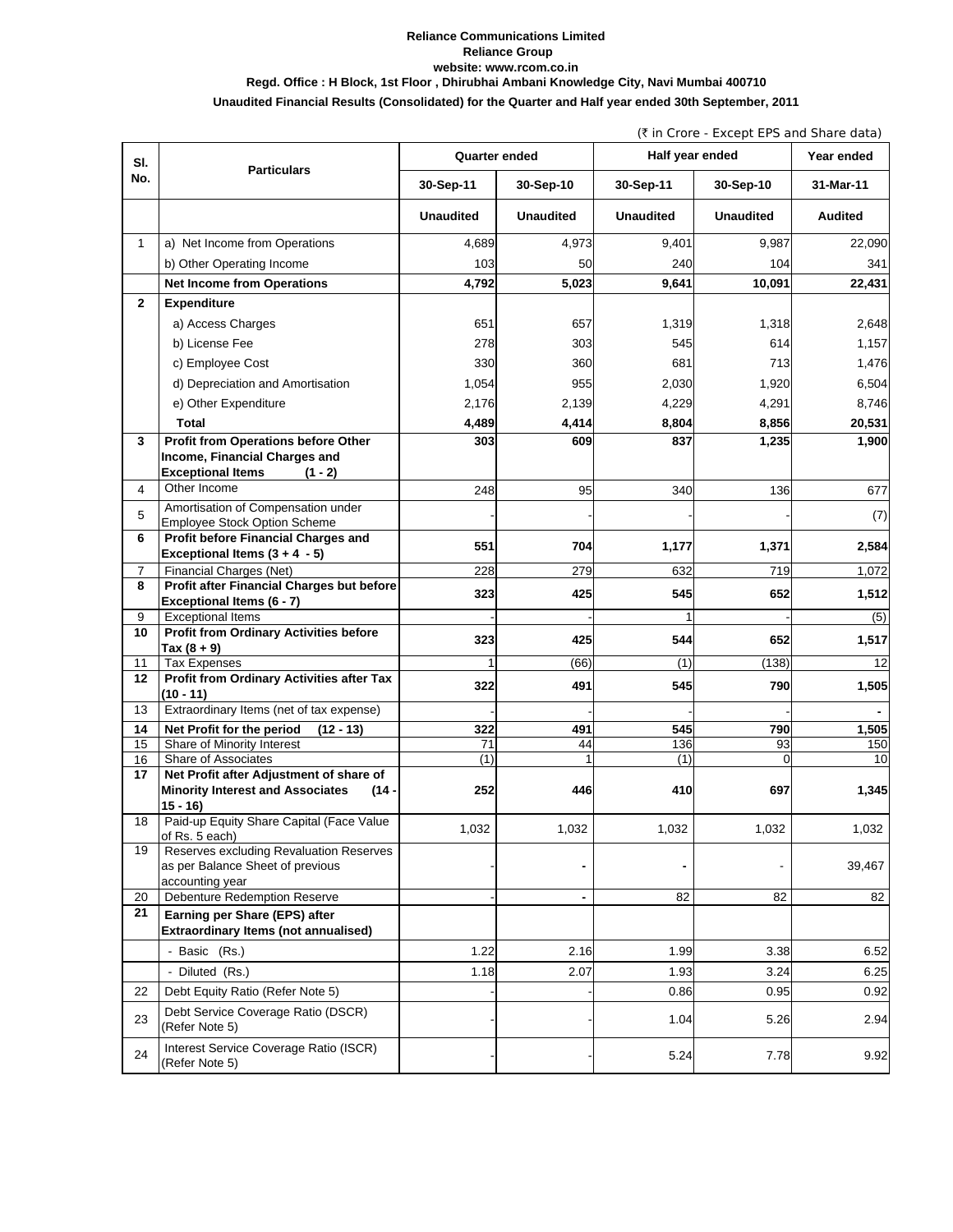(` in Crore - Except EPS and Share data)

| SI. | <b>Particulars</b>                                                                              | <b>Quarter ended</b>     |                  | Half year ended  | Year ended       |                |
|-----|-------------------------------------------------------------------------------------------------|--------------------------|------------------|------------------|------------------|----------------|
| No. |                                                                                                 | 30-Sep-11                | 30-Sep-10        | 30-Sep-11        | 30-Sep-10        | 31-Mar-11      |
|     |                                                                                                 | <b>Unaudited</b>         | <b>Unaudited</b> | <b>Unaudited</b> | <b>Unaudited</b> | <b>Audited</b> |
| 25  | <b>Public Shareholding</b>                                                                      |                          |                  |                  |                  |                |
|     | Number of Shares                                                                                | 663,318,324              | 666,296,821      | 663,318,324      | 666,296,821      | 663,296,821    |
|     | Percentage of Shareholding                                                                      | 32.14%                   | 32.28%           | 32.14%           | 32.28%           | 32.14%         |
| 26  | <b>Promoters and Promoter Group</b>                                                             |                          |                  |                  |                  |                |
|     | Shareolding<br>a) Pledged / Encumbered                                                          |                          |                  |                  |                  |                |
|     | - Number of Shares                                                                              | Nil                      | Nil              | Nil              | Nil              | Nil            |
|     | - Percentage of Shares (as a % of the<br>total shareholding of promoters and<br>Promoter Group) | ΝA                       | NA               | NA               | <b>NA</b>        | <b>NA</b>      |
|     | - Percentage of Shares (as a % of the<br>total share capital of the company)                    | NA                       | NA               | <b>NA</b>        | <b>NA</b>        | <b>NA</b>      |
|     | b) Non-encumbered<br>- Number of Shares                                                         | 1,400,708,557            | 1,397,730,060    | 1,400,708,557    | 1,397,730,060    | 1,400,730,060  |
|     | - Percentage of Shares (as a % of the<br>total shareholding of promoters and<br>Promoter Group) | 100.00%                  | 100.00%          | 100.00%          | 100.00%          | 100.00%        |
|     | - Percentage of Shares (as a % of the<br>total share capital of the company)                    | 67.86%                   | 67.72%           | 67.86%           | 67.72%           | 67.86%         |
|     | Segment wise Revenue, Results and Capital Employed                                              |                          |                  |                  |                  |                |
| 27  | <b>Segment Revenue</b>                                                                          |                          |                  |                  |                  |                |
|     | a) Wireless                                                                                     | 4,417                    | 4,161            | 8,744            | 8,314            | 16,576         |
|     | b) GEBU                                                                                         | 2,335                    | 2,501            | 4,627            | 4,991            | 12,699         |
|     | c) Others / Unallocated                                                                         | 283                      | 398              | 561              | 732              | 1,408          |
|     | <b>Total</b>                                                                                    | 7,035                    | 7,060            | 13,932           | 14,037           | 30,683         |
|     |                                                                                                 |                          |                  |                  |                  |                |
|     | Less: Inter segment revenue                                                                     | (1,995)                  | (1,942)          | (3,951)          | (3,810)          | (7, 575)       |
|     | <b>Income from Operations</b>                                                                   | 5,040                    | 5,118            | 9,981            | 10,227           | 23,108         |
| 28  | <b>Segment Results</b>                                                                          |                          |                  |                  |                  |                |
|     | Profit / (Loss) before Tax and Financial<br>Charges from each segment                           |                          |                  |                  |                  |                |
|     | a) Wireless                                                                                     | 557                      | 713              | 1,188            | 1,395            | 2,700          |
|     | b) GEBU                                                                                         | 247                      | 229              | 500              | 463              | 946            |
|     | c) Others / Unallocated                                                                         | (253)                    | (238)            | (511)            | (487)            | (1,069)        |
|     | Total                                                                                           | 551                      | 704              | 1,177            | 1,371            | 2,577          |
|     | Less : Amortisation of Compensation under<br><b>Employee Stock Option Scheme</b>                | $\overline{\phantom{a}}$ |                  |                  |                  | (7)            |
|     | Less: Financial Charges (Net)                                                                   | 228                      | 279              | 632              | 719              | 1,072          |
|     | Less : Exceptional Items                                                                        |                          |                  | $\mathbf{1}$     |                  | (5)            |
|     | <b>Total Profit before Tax</b>                                                                  | 323                      | 425              | 544              | 652              | 1,517          |
| 29  | <b>Capital Employed</b>                                                                         |                          |                  |                  |                  |                |
|     | (Segment assets - Segment liabilities)                                                          |                          |                  |                  |                  |                |
|     | a) Wireless                                                                                     | 51,168                   | 54,336           | 51,168           | 54,336           | 53,666         |
|     | b) GEBU                                                                                         | 11,066                   | 11,511           | 11,066           | 11,511           | 10,637         |
|     | c) Others / Unallocated                                                                         | 14,557                   | 18,780           | 14,557           | 18,780           | 16,459         |
|     | <b>Total</b>                                                                                    | 76,791                   | 84,627           | 76,791           | 84,627           | 80,762         |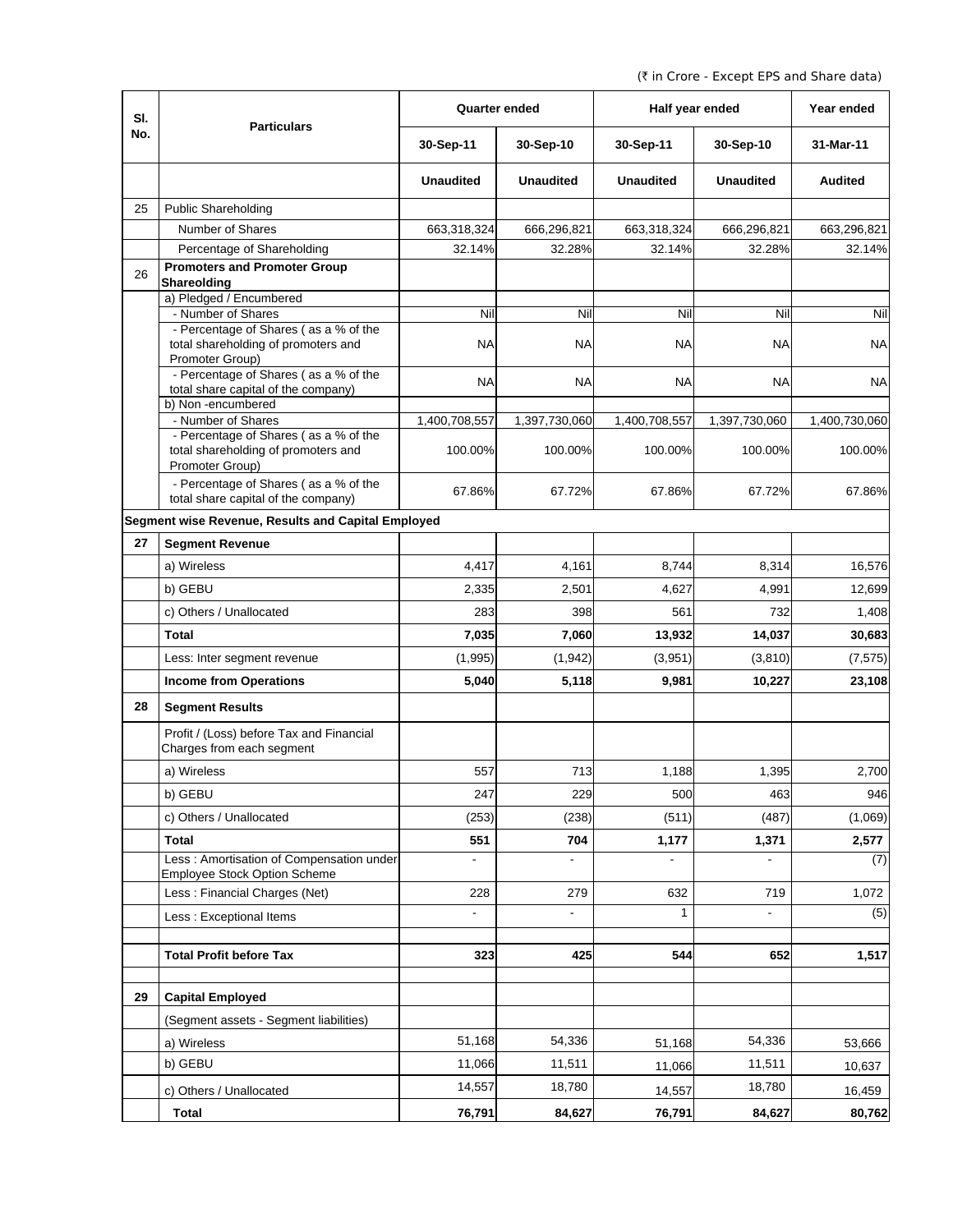| 30 | <b>Statement of Assets and Liabilities</b>      |                  |                  |
|----|-------------------------------------------------|------------------|------------------|
|    | <b>Particulars</b>                              | 30-Sep-11        | 30-Sep-10        |
|    |                                                 | <b>Unaudited</b> | <b>Unaudited</b> |
|    | <b>Shareholders' Funds</b>                      |                  |                  |
|    | (a) Capital                                     | 1,032            | 1,032            |
|    | (b) Reserves and Surplus                        | 39,516           | 41,983           |
|    | <b>Minority Interest</b>                        | 980              | 758              |
|    | <b>Loan Funds</b>                               | 34,896           | 40,716           |
|    | <b>Deferred Tax Liability</b>                   | 367              | 138              |
|    | <b>TOTAL</b>                                    | 76,791           | 84,627           |
|    | <b>Fixed Assets</b>                             | 71,434           | 77,058           |
|    | Goodwill                                        | 4,946            | 4,893            |
|    | <b>Investments</b>                              | 627              | 8,054            |
|    | <b>Current Assets, Loans and Advances</b>       |                  |                  |
|    | a) Inventories                                  | 557              | 541              |
|    | b) Sundry Debtors                               | 4,419            | 3,254            |
|    | c) Cash and Bank Balances                       | 1,287            | 680              |
|    | d) Other Current Assets                         | 2,354            | 1,932            |
|    | e) Loans and Advances                           | 5,799            | 5,769            |
|    |                                                 | 14,416           | 12,176           |
|    | <b>Less: Current Liabilities and Provisions</b> |                  |                  |
|    | a) Current Liabilities                          | 11,305           | 13,623           |
|    | b) Provisions                                   | 3,327            | 3,931            |
|    |                                                 | 14,632           | 17,554           |
|    | <b>Net Current Assets</b>                       | (216)            | (5,378)          |
|    |                                                 |                  |                  |
|    | <b>TOTAL</b>                                    | 76,791           | 84,627           |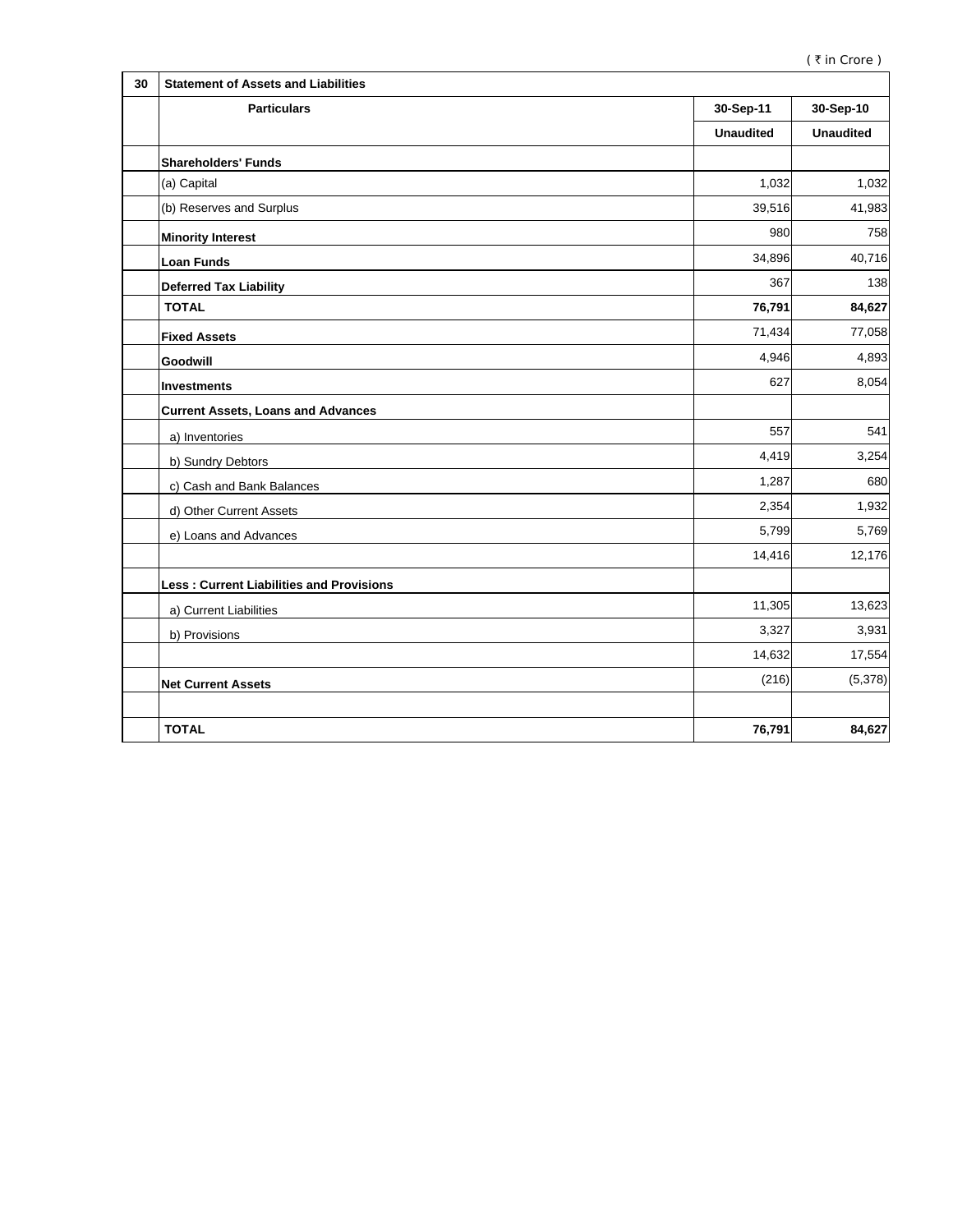## **Notes**

- 1. Figures of the previous period have been regrouped and reclassified, wherever required.
- 2. Pursuant to the Schemes of Arrangement ("the Schemes") sanctioned on  $29<sup>th</sup>$  April, 2011 and 6<sup>th</sup> May, 2011 respectively by the Hon'ble High Court of Judicature at Mumbai, the Company is permitted to adjust variations on account of changes in exchange rates relating to loans/ liabilities/ derivatives denominated in foreign currency taken/ incurred which have been or are required to be debited/ credited to profit and loss account by a corresponding withdrawal or credit from/ to General Reserve of  $\bar{\tau}$  31,033 crores as at  $30<sup>th</sup>$  September, 2011, as determined by the Board of Directors. During the quarter ended  $30<sup>th</sup>$  September, 2011, the Company has seen such variation of  $\bar{\tau}$  2,714 crore. Above treatment has no impact on the profit and loss account of the quarter and half year ended on  $30<sup>th</sup>$  September, 2011 as the same has not been considered therein and the necessary effect, if any, will be carried out at the yearend. Consequently, on mark-to-market valuation, Loan funds/ liabilities denominated in foreign currency and Reserve and Surplus would have been  $\bar{\tau}$  29,961 crore and  $\bar{\tau}$  36,802 crore respectively as at 30<sup>th</sup> September, 2011.
- 3. The Hon'ble Supreme Court, vide its judgment dated  $11<sup>th</sup>$  October, 2011, has set aside the Order of TDSAT dated 30<sup>th</sup> August, 2007 and held that TDSAT can look into the facts and materials related to the demand, if any, is raised on a particular licensee by Department of Telecommunications (DoT); provided such demand is disputed by the licensee. Further course of action including the financial impact, if any, in connection with the aforesaid judgment is being determined.
- 4. The Company is operating with Wireless, GEBU and Others / Unallocated segments. Accordingly, segment-wise information has been given. This is in line with the requirement of AS 17 "Segment Reporting".
- 5. Formula used for the computation of ratios:
	- i ) Debt Equity Ratio = Debt/ Equity;
	- ii ) Debt Service Coverage Ratio (DSCR) = Earnings before depreciation, interest, tax/ (Interest + Principal repayment);
	- iii ) Interest Service Coverage Ratio (ISCR) = Earnings before depreciation, interest, tax/ (Interest expense)
- 6. The Company has opted to publish Consolidated financial results for the year 2011 12. Standalone financial results, for the quarter and half year ended 30th September, 2011 can be viewed on the website of the Company, National Stock Exchange of India Limited and Bombay Stock Exchange Limited at www.rcom.co.in, www.nseindia.com and www.bseindia.com respectively.

|                            |               |            |                 |            | (₹ in Crore) |
|----------------------------|---------------|------------|-----------------|------------|--------------|
|                            | Quarter ended |            | Half year ended |            | Year ended   |
| Particulars                | 30.09.2011    | 30.09.2010 | 30.09.2011      | 30.09.2010 | 31.03.2011   |
|                            | Unaudited     | Unaudited  | Unaudited       | Unaudited  | Audited      |
| Total Income               | 2,851         | 3,090      | 5,705           | 6,276      | 12,614       |
| Profit / (Loss) before tax | (99)          | (476)      | (371)           | (967)      | (860)        |
| Profit / (Loss) after tax  | (99)          | (476)      | (371)           | (967)      | (758)        |

Additional information on standalone basis is as follows: